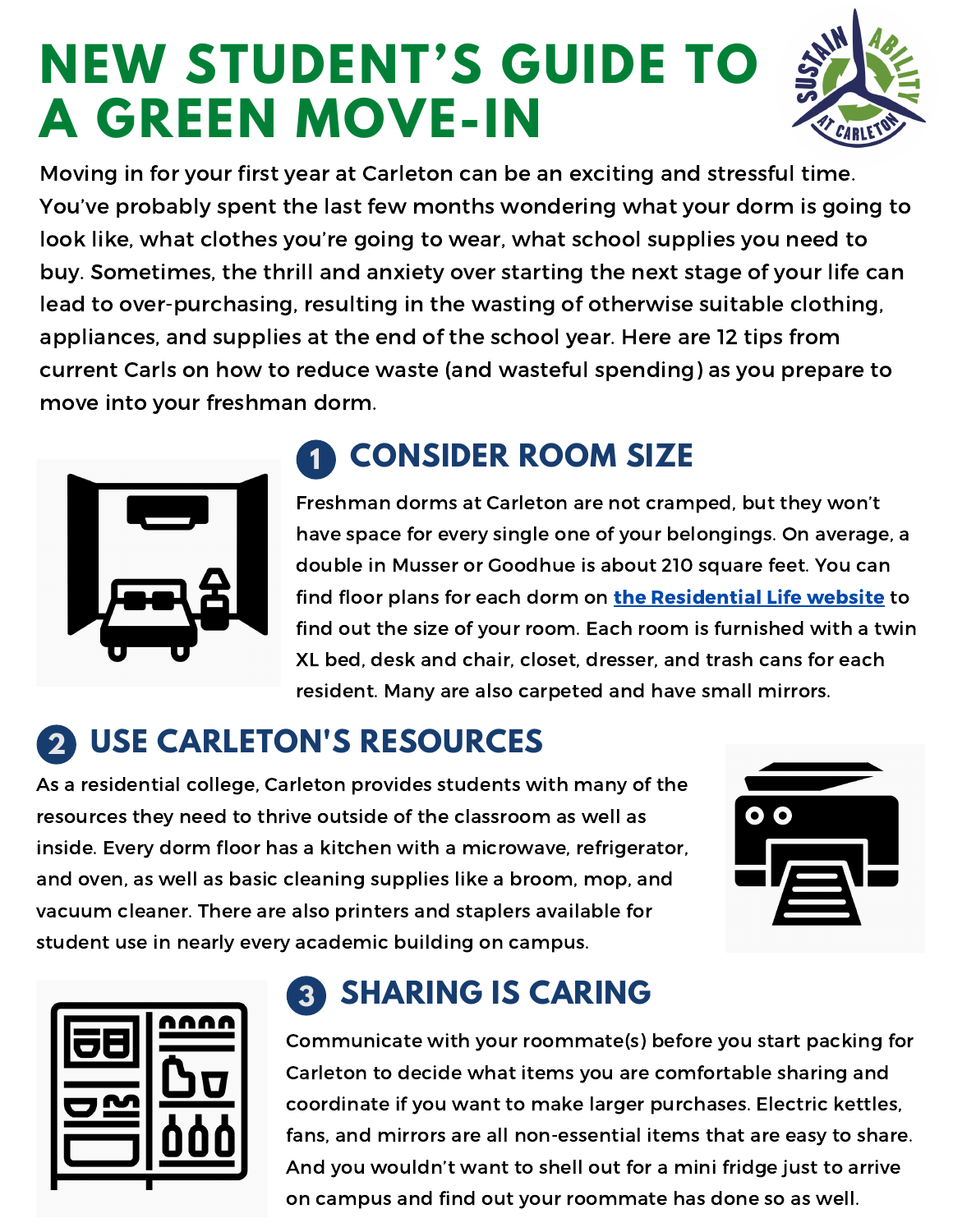# **4 USE WHAT YOU HAVE**

While you will most likely need to purchase some new things for your dorm (who has twin XL sheets just lying around?), you probably already have most of what you need to bring to college. Bringing pillows, towels, school supplies, and toiletries you already own will cut down on what goes to waste once you move out.



#### **5 DITCH THE "DORM ESSENTIALS" SHOPPING LIST**

A lot of businesses that sell appliances and furnishings specifically for dorms publish exhaustive shopping lists including everything you might ever need for life on campus. These companies want you to buy from them, and will put more items on their lists than are reasonable to bring to college. Take what they write with a grain of salt: you don't need a lap desk and an espresso machine to survive dorm life.



## **6 YOU DON'T NEED TO STOCKPILE**

For those of us from major cities, it may feel like a move to small town Minnesota is a giant leap into the unknown, but you don't need to pack as if you're preparing for a desert island. Northfield has a Target, Walgreens, many thrift shops, and multiple large grocery stores that are easy to get to by walking or taking the free Northfield Express bus. If you don't have everything you need in your first week of college, you will be able to pick more things up in Northfield or, if necessary, have them shipped to you.

#### **7 WAIT FOR WINTER**

If you're not from a particularly cold place, you may be struggling with how to prepare for your first Minnesota winter. The good news is that it won't get really cold until after winter break. We recommend bringing a warm jacket, a scarf, a warm hat, and a good pair of gloves for fall term, and adding extra layers once winter comes and you have a better sense of what you will need. Unless you plan to go Arctic-explorer-style and spend hours outside each day of winter term, you probably won't need too much more than that. All buildings are well heated, so most students only come into contact with the cold for a few minutes while moving from place to place.



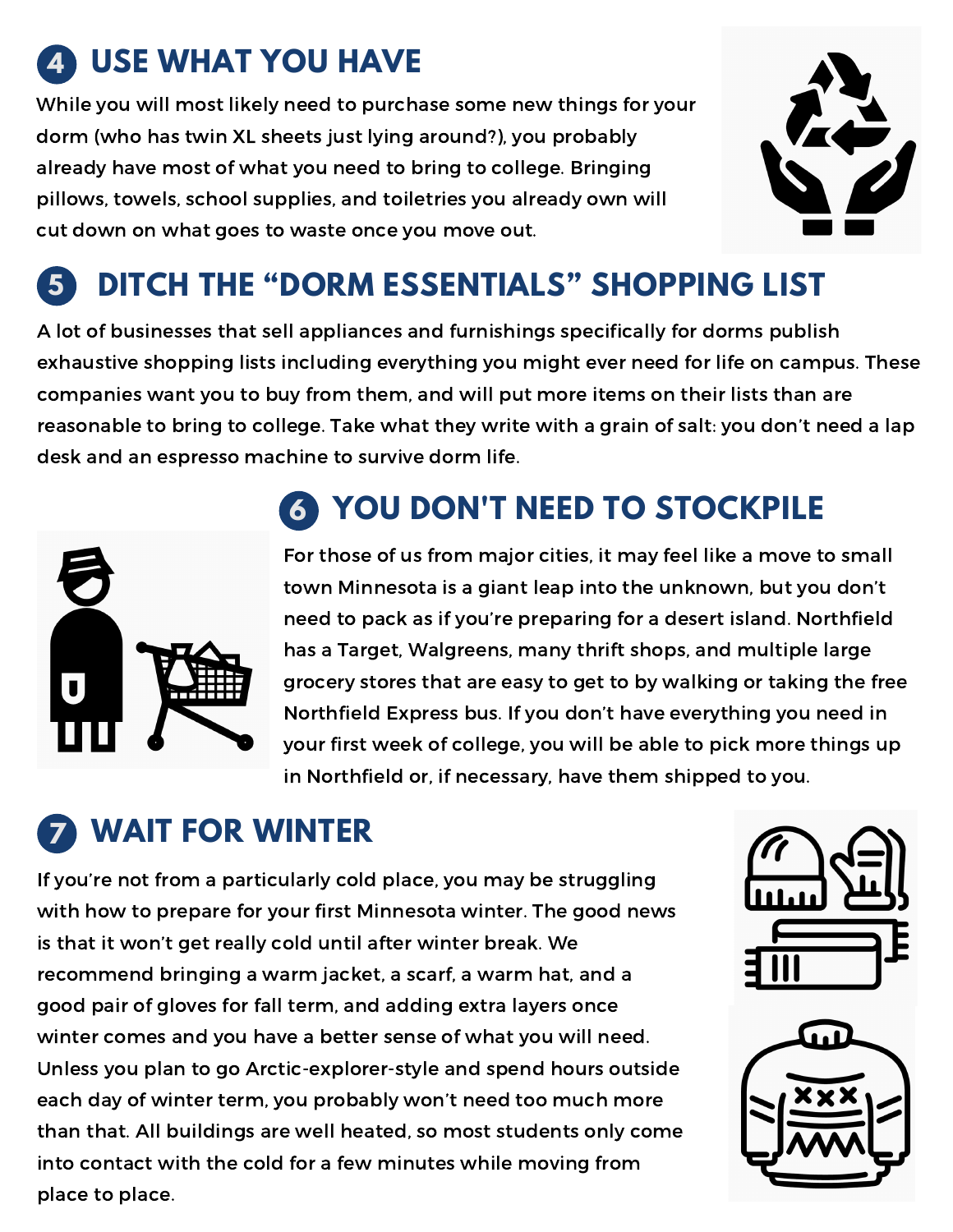

# **8 TO BIKE OR NOT TO BIKE?**

Some students find it helpful to have a bike on campus to get around Northfield more quickly or explore some of the scenery just outside of town. Biking is an awesome, environmentally friendly alternative to driving in a car, but many students will find that having a bike on campus is more of a hassle than it's worth. At the end of every year, there are always a number of working bikes abandoned on campus by students who lost interest in them. Before purchasing a bike or bringing your own to campus, consider if you really need it and are willing to take care of it through the winter (which lasts a long time). If later on in the term you decide you really want one, you will likely be able to buy an affordable used bike from a student who decided they didn't.

#### **9 CHECK OUT FREE & FOR SALE**

Carleton has an active Facebook group within the Carleton community called "Free & For Sale" where students can buy and sell affordable used clothing, textbooks, and dorm supplies. Once a term, the Sustainability Office also throws a pop-up clothing thrift shop event for students called the Free & For Sale Frenzy. These are both great, environmentally conscious resources to use if you are ready to get rid of an item you don't need anymore or are looking for an affordable way to purchase [something](https://www.facebook.com/groups/carletonffs) new. You can find the Facebook page here and join using your Carleton email address.





# **10 PLAN AHEAD TO MOVE-OUT**

If you don't drive to and from campus, you will most likely end up storing your belongings in Carleton storage when you move out at the end of the year. While this is an amazing resource to students, there are also restrictions on what can be stored. This [website](https://apps.carleton.edu/student/housing/storage/) provides information on requirements and size limits for storage. Before bringing large items such as furniture or floor lamps to campus, consider whether you have a plan to hold onto them year after year, even when you are not on campus.